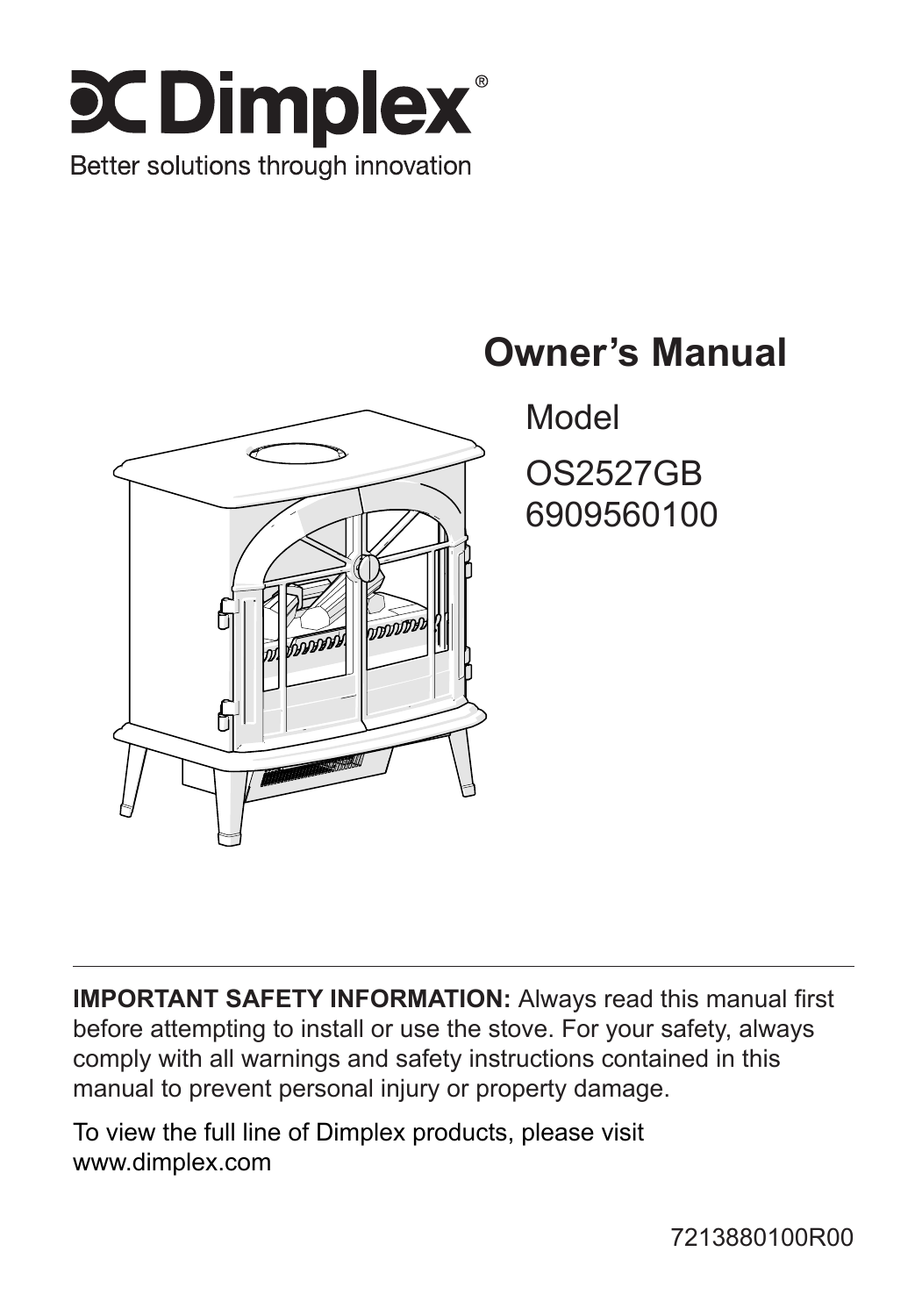## **Table of Contents**

| A IMPORTANT INSTRUCTIONS 4 |  |
|----------------------------|--|
|                            |  |
|                            |  |
|                            |  |
|                            |  |
|                            |  |
|                            |  |

Always use a qualified technician or service agency to repair this unit.

- ! **NOTE:** Procedures and techniques that are considered important enough to emphasize.
- **A CAUTION:** Procedures and techniques which, if not carefully followed, will result in damage to the equipment.
- **A** WARNING: Procedures and techniques which, if not carefully followed, will expose the user to the risk of fire, serious injury, or death.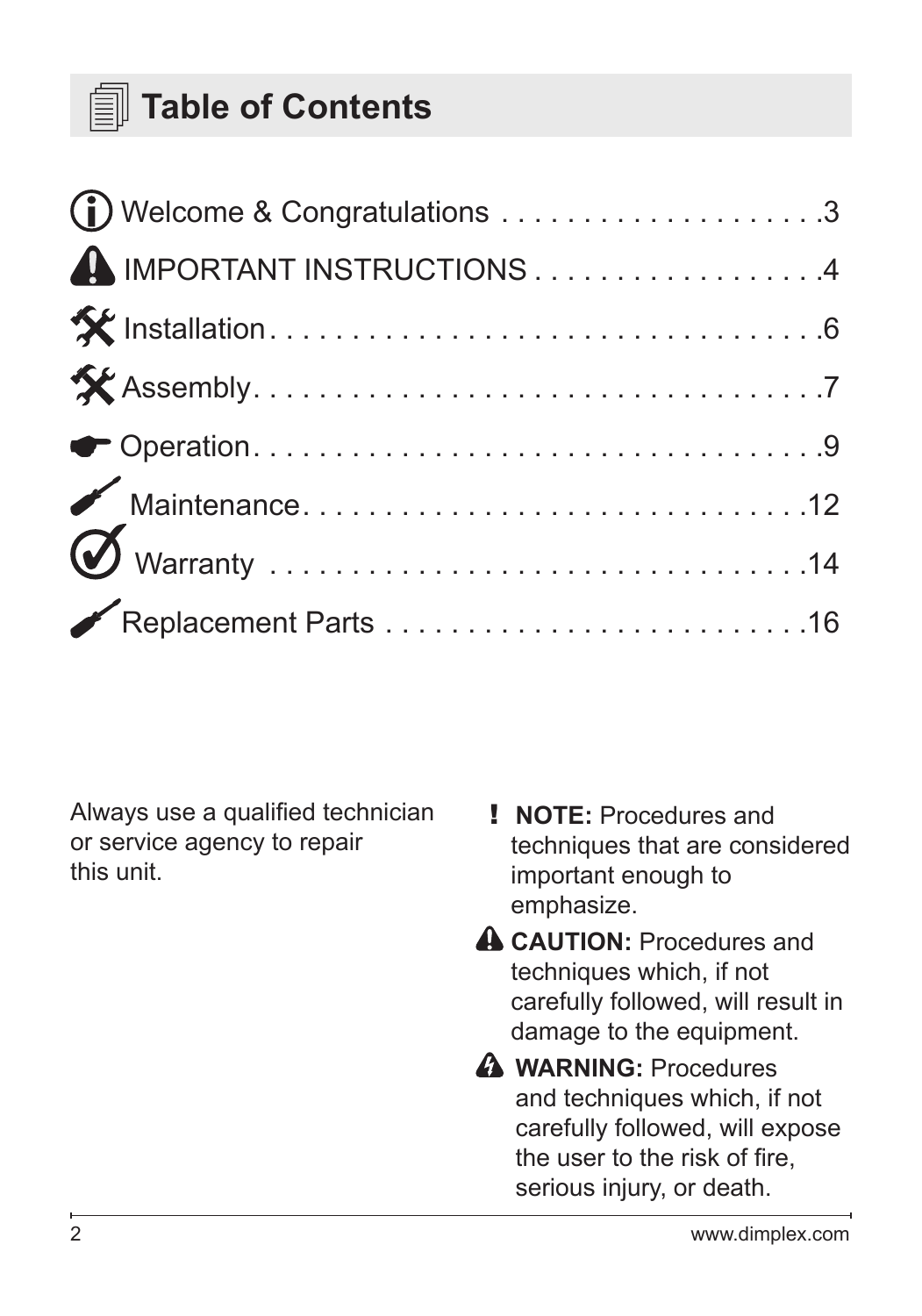## <span id="page-2-0"></span>**Welcome & Congratulations**

Thank you and congratulations for purchasing an Optimyst® stove from Dimplex. Please use our convenient online registration page to record your model and serial numbers for future reference at



### *www.dimplex.com/register*

**Please carefully read and save these instructions.**

**A CAUTION:** Read all instructions and warnings carefully before starting installation. Failure to follow these instructions may result in a possible electric shock, fire hazard and will void the warranty.

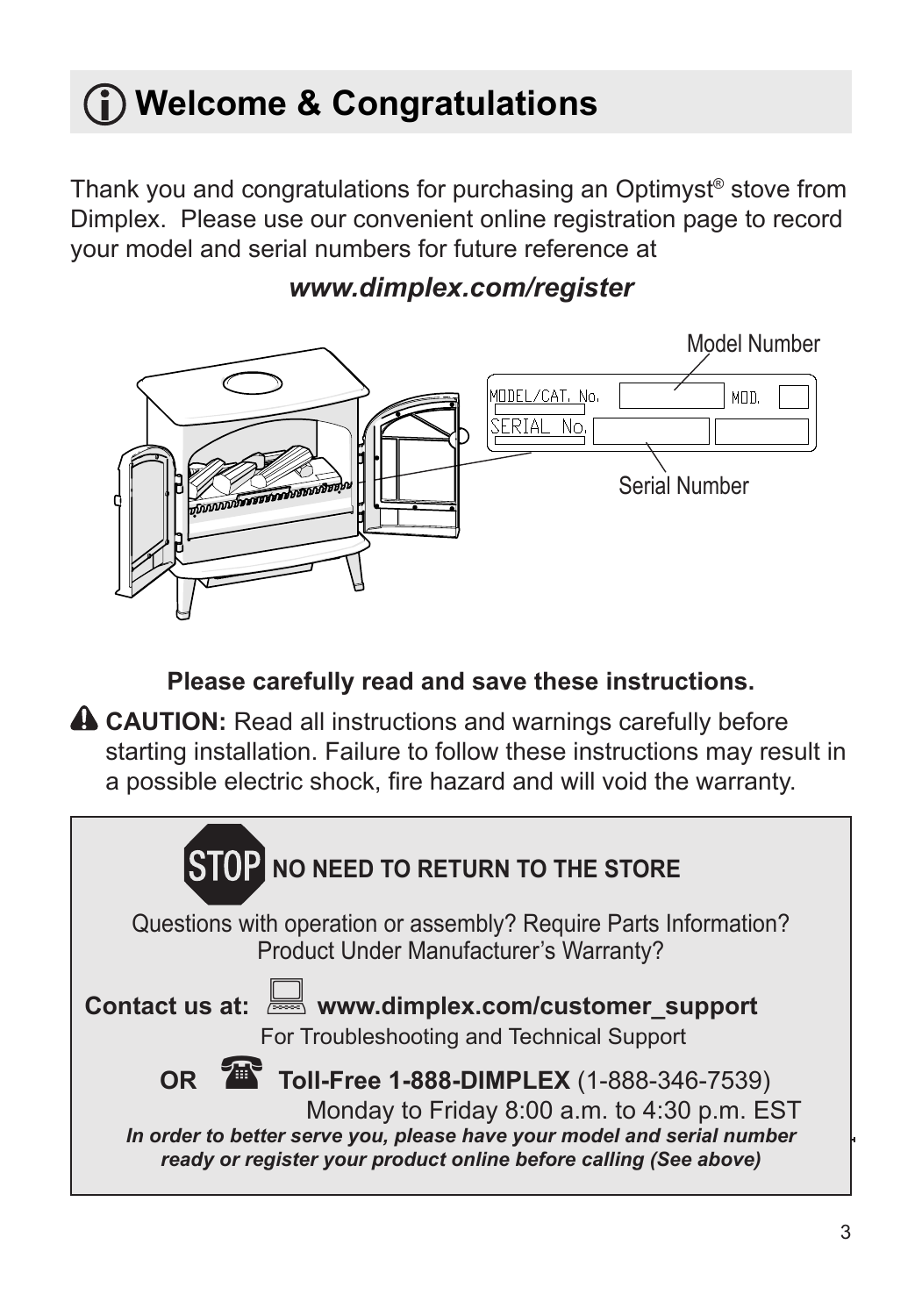# <span id="page-3-0"></span>**IMPORTANT INSTRUCTIONS**

When using electrical appliances, basic precautions should always be followed to reduce the risk of fire, electric shock, and injury to persons, including the following:

① Read all instructions before using the unit.

② The heater is hot when in use. To avoid burns, do not let bare skin touch hot surfaces. The trim around the heater outlet becomes hot during heater operation.

*A* DANGER: High temperatures may be generated under certain abnormal conditions. Do not partially of fully cover the front of this heater.

③ Extreme caution is necessary when any heater is used by or near children or invalids and whenever the unit is left operating and unattended.

④ Always unplug the unit when not in use.

⑤ Do not operate any unit with a damaged cord or plug, or if the unit has been dropped or damaged in any manner. Contact Dimplex Technical Service at 1-888-346-7539.

⑥ Do not use outdoors.

⑦ The unit is not intended for use in bathrooms, laundry areas and

similar indoor locations. Never locate unit where it may fall into a bathtub or other water container.

⑧ Do not run the cord under carpeting. Do not cover cord with throw rugs, runners, or the like. Arrange cord away from traffic area and where it will not be tripped over.

⑨ To disconnect the unit, turn the controls off, then remove the plug from the outlet.

⑩ Always use properly grounded, fused and polarized outlets.

⑪ Do not insert or allow foreign objects to enter any ventilation or exhaust opening as this may cause an electric shock or fire, or damage to the heater

⑫ To prevent a possible fire, do not block air intake or exhaust in any manner. Do not use on soft surfaces, like a bed, where openings may become blocked.

⑬ All electrical heaters have hot and arching or sparking parts inside. Do not use in areas where gasoline, paint, or flammable liquids are used or stored or where the unit will be exposed to flammable vapors.

⑭ Do not modify the unit. Use it only as described in this manual. Any other use not recommended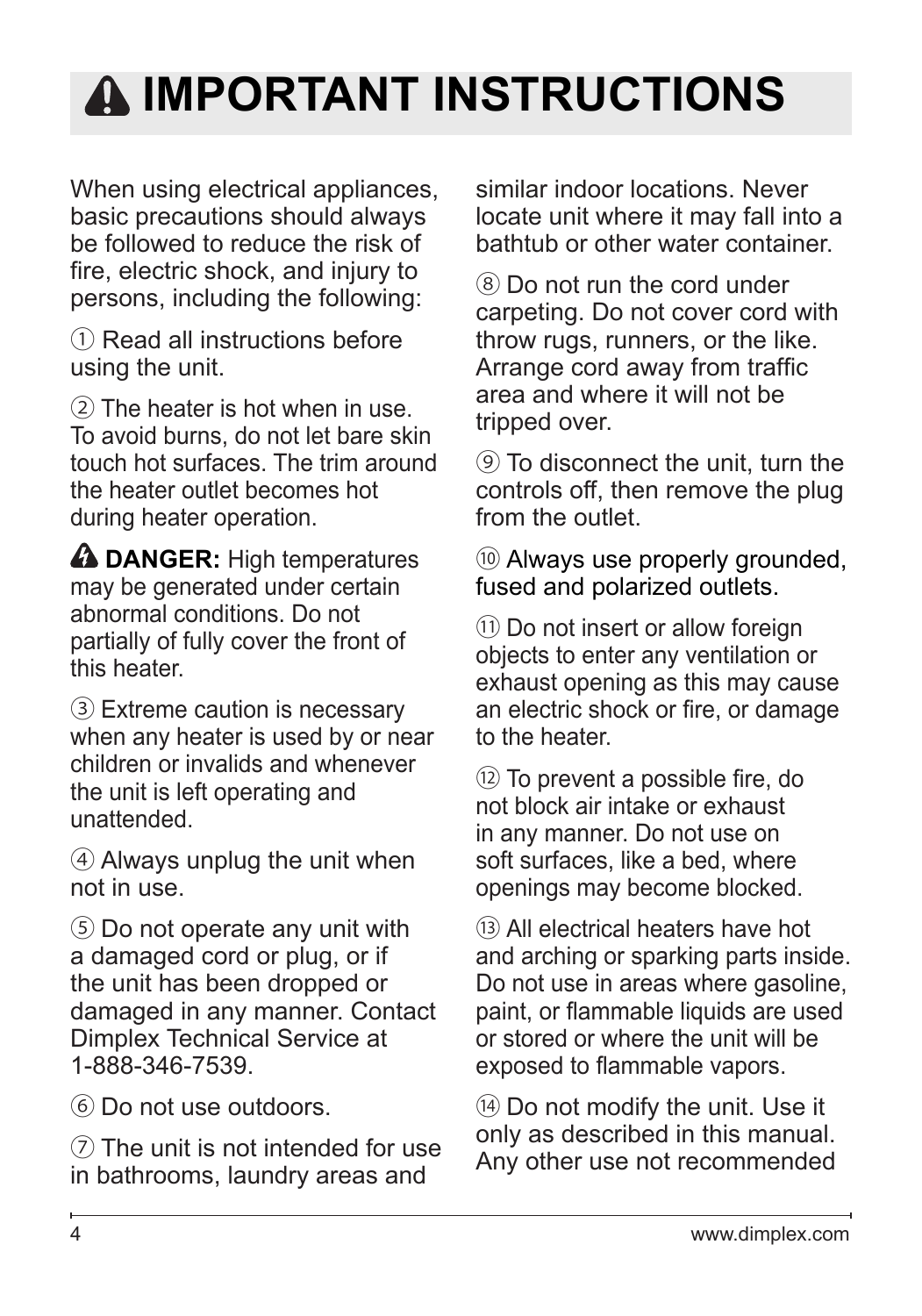# **IMPORTANT INSTRUCTIONS**

by the manufacturer may cause fire, electric shock or injury to persons.

⑮ To reduce the risk of electric shock, this appliance must be grounded. Avoid the use of an extension cord. Extension cords may overheat and cause a risk of fire. Always plug heaters directly into a wall outlet/receptacle. Never use with an extension cord or relocatable power tap (outlet/power strip).

⑯ Do not burn wood or other materials in the unit.

⑰ Always use a certified electrician should new circuits or outlets be required.

⑱ Disconnect the power supply before performing any cleaning, maintenance or relocation of the unit.

⑲ When transporting or storing the unit and cord, keep in a dry place, free from excessive vibration and store so as to avoid damage.

⑳ The stove must not be located directly below a socket outlet.

㉑ The stove must be positioned so that the plug is accessible.

 **WARNING:** Remote control contains small batteries. Keep away from children. If swallowed, seek medical attention immediately.

**A WARNING:** Do not install battery backwards, charge, put in fire or mix with used or other battery types - may explode or leak causing injury.

! **NOTE:** Changes or modifications not expressly approved by the party responsible for compliance could void user's authority to operate the equipment.



**CAUTION** RISK OF ELECTRIC SHOCK DO NOT OPEN NO USER-SERVICEABLE PARTS INSIDE



# **SAVE THESE INSTRUCTIONS**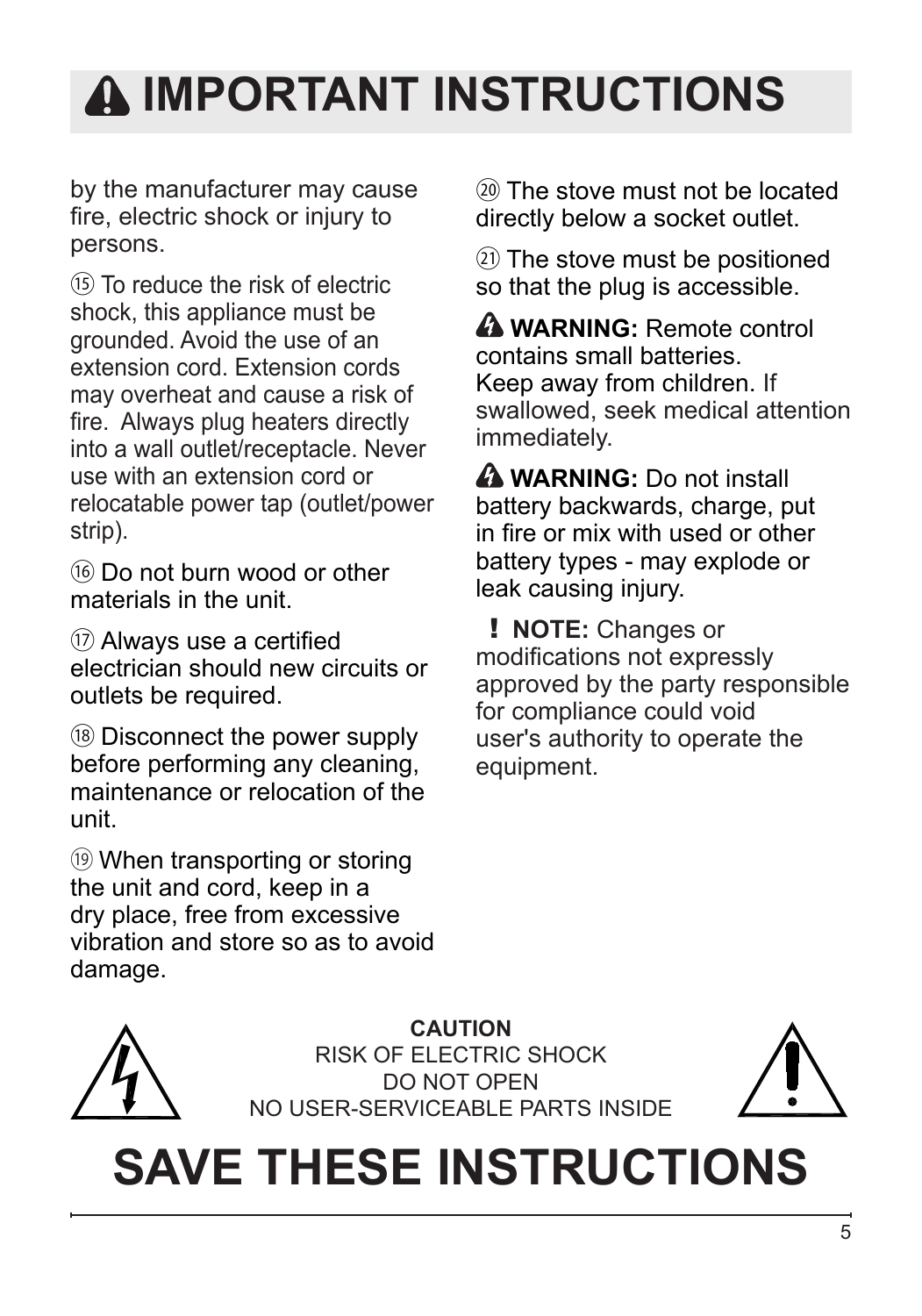# <span id="page-5-0"></span> **Installation**

**A WARNING:** Ensure the power cord is not installed so that it is pinched or against a sharp edge and ensure that the power cord is stored or secured to avoid tripping or snagging to reduce the risk of fire, electric shock or injury to persons.

**WARNING:** Construction and electrical outlet wiring must comply with local building codes and other applicable regulations to reduce the risk of fire, electric shock and injury to persons.

**A** WARNING: Do not attempt to wire your own new outlets or circuits. To reduce the risk of fire, electric shock or injury to persons, always use a licensed electrician.

**A** WARNING: To reduce the risk of fire, do not store or use gasoline or other flammable vapors or liquids in the vicinity of the heater.

! **NOTE:** A 15 Amp, 120 Volt circuit is required. A dedicated circuit is preferred but not essential in all cases. A dedicated circuit will be required if, after installation, the circuit breaker trips or the fuse blows on a regular basis when the heater is operating. Additional appliances on the same circuit may exceed the current rating of the circuit breaker.

 **CAUTION:** A minimum of 24.6in. (625mm) from a corner, is recommended for optimum airflow and flame production.

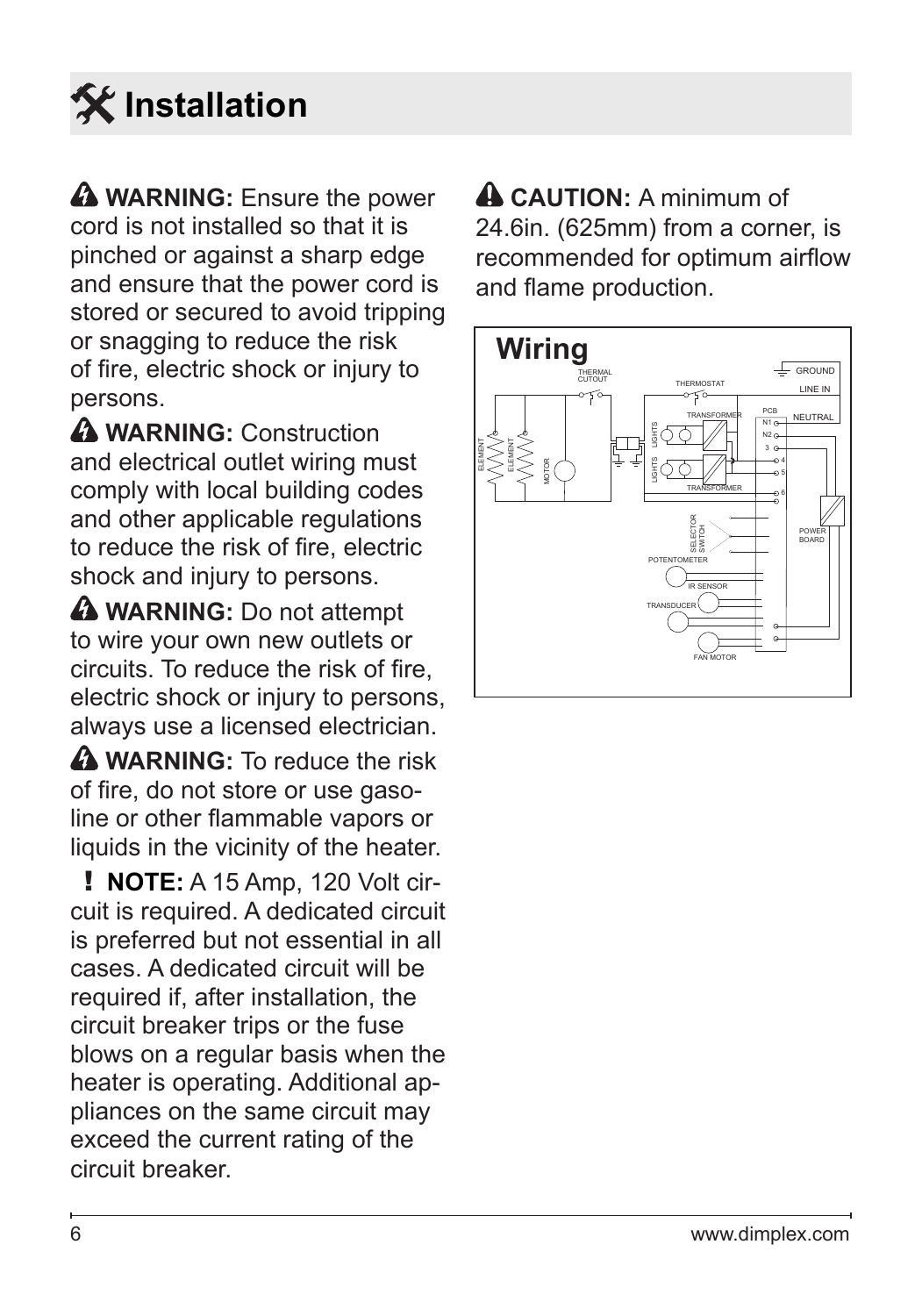# <span id="page-6-0"></span>**Assembly**

- 1. Carefully unpack all of the components from the box. (Figure 1)
- 2. Remove top cover by turning the retaining tabs on both ends of the water reservoir. (Figure 2)
- 3. Install the light bulbs by aligning the pins on the bulbs and the fixture and pressing down until they are fully inserted. (Figure 2)
- 4. Install the transducer so that it is sitting level in the circular holding area in the reservoir.
- 5. Orient transducer wire so that it does not sit directly above the emitter and the wire passes through the slot in the side of the tank. (Figure 2)
- 6. Reinstall the top cover and ensure both retaining tabs have been turned so that they are pointing inwards.
- 7. Fill and install the Refill Container.

! **NOTE:** Normal tap water can be used in the Optimyst<sup>®</sup> as long as the tap water is not considered to be hard water. In the event your tap water is hard, you may

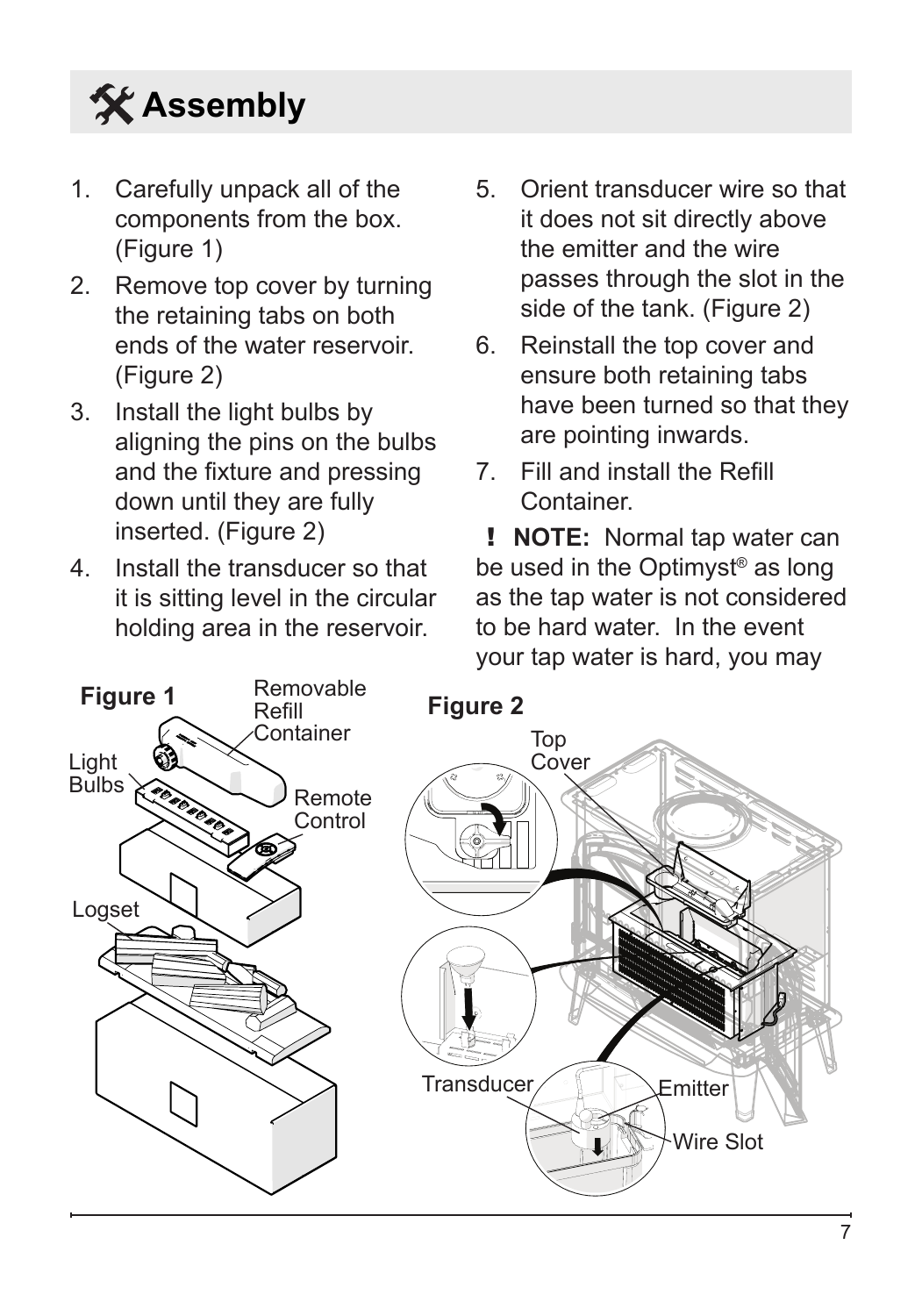# **Assembly**

use softened water or distilled water with 1/8 tsp of salt (0.5 mL) added to the water reservoir. (The addition of additional salt should only be used when you notice that the unit is not producing mist as expected.)

! **NOTE:** During initial installation, the Refill Container should be refilled after the Reservoir has filled to ensure the maximum operating time.

- 8. Install the logset on top, so that the opening is not blocked.
- 9. Make sure the On/Off switch is switched to Off (refer to Operating Instruction section).
- 10. Plug the unit into a 15 Amp/ 120 volt outlet.

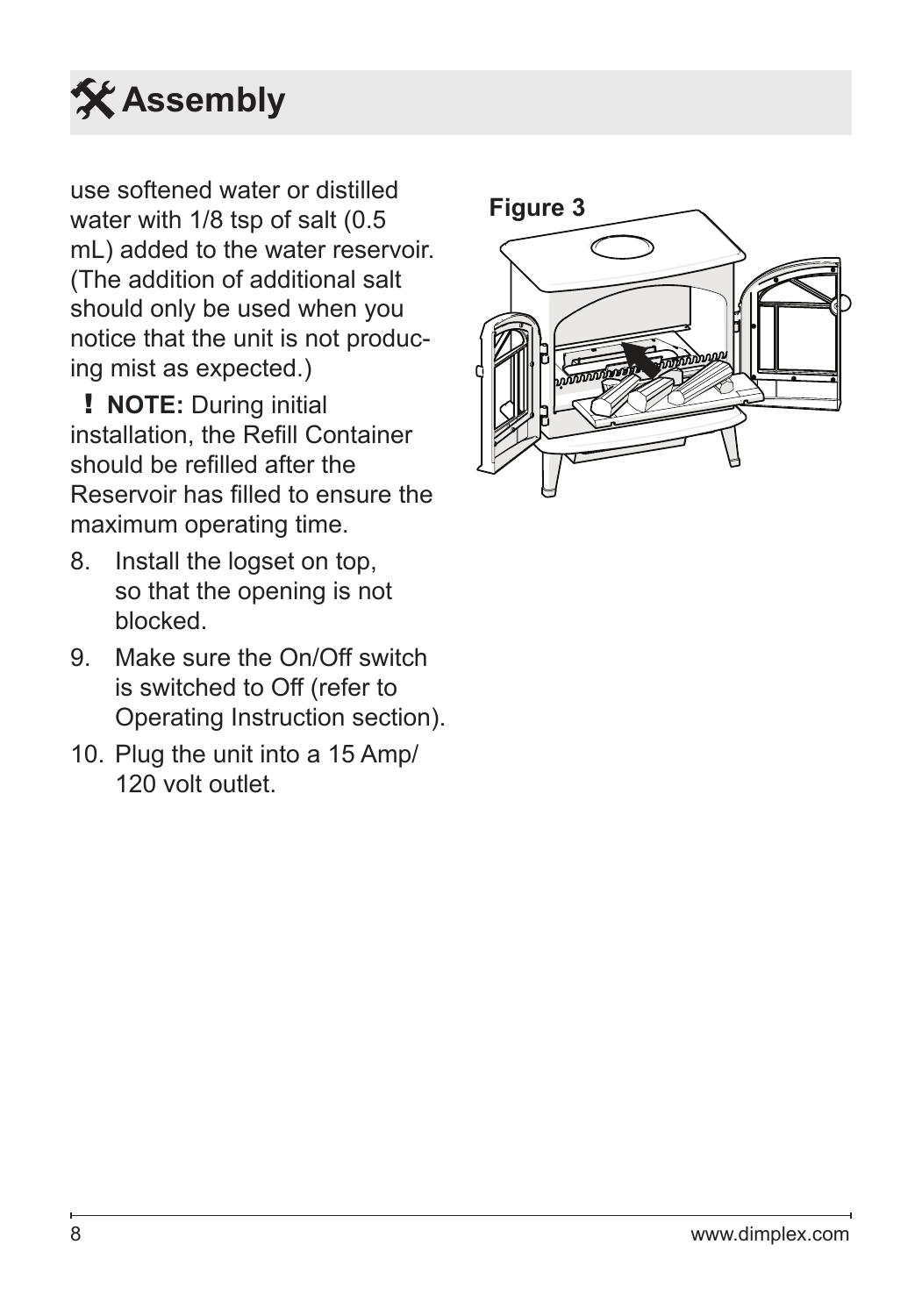## <span id="page-8-0"></span>**Operation**



! **NOTE:** When the unit is used in an environment where backaround noise is very low, it may be possible to hear a sound which is related to the operation of the flame effect. This is normal and should not be a cause for concern.

! **NOTE:** Always ensure that the appliance is in a level position.

The manual controls for the unit are located below the control cover infront of the log grate (Figure 4).

### **A. On/Off Switch**

Supplies power to the unit.

### **B. Thermostat Control**

To adjust the temperature to your

individual requirements, turn the thermostat control clockwise all the way to turn on the heater. When the room reaches the desired temperature, turn the thermostat knob counterclockwise until you hear a click. Leave thermostat in this position to maintain the room temperature at this setting. For additional heat, turn clockwise until you hear the click again and the heater will turn on.

### **C. Mode Selector Switch**

Press  $\triangle$  > I once to turn on the flame effect. This will be indicated by an audible "beep". Although the lights turn on immediately it will take 30 seconds before the flame effect starts.

- Press again to give flame effect and full heat. This will be indicated by two "beeps".
- Press again to return to flame effect only. This will be indicated by one "beep".
- Press  $\Phi$  to put fire in to standby mode. This will be indicated by one "beep".

### **D. Flame Intensity Control**

Adjusts the intensity of the flame and smoke effect when the heater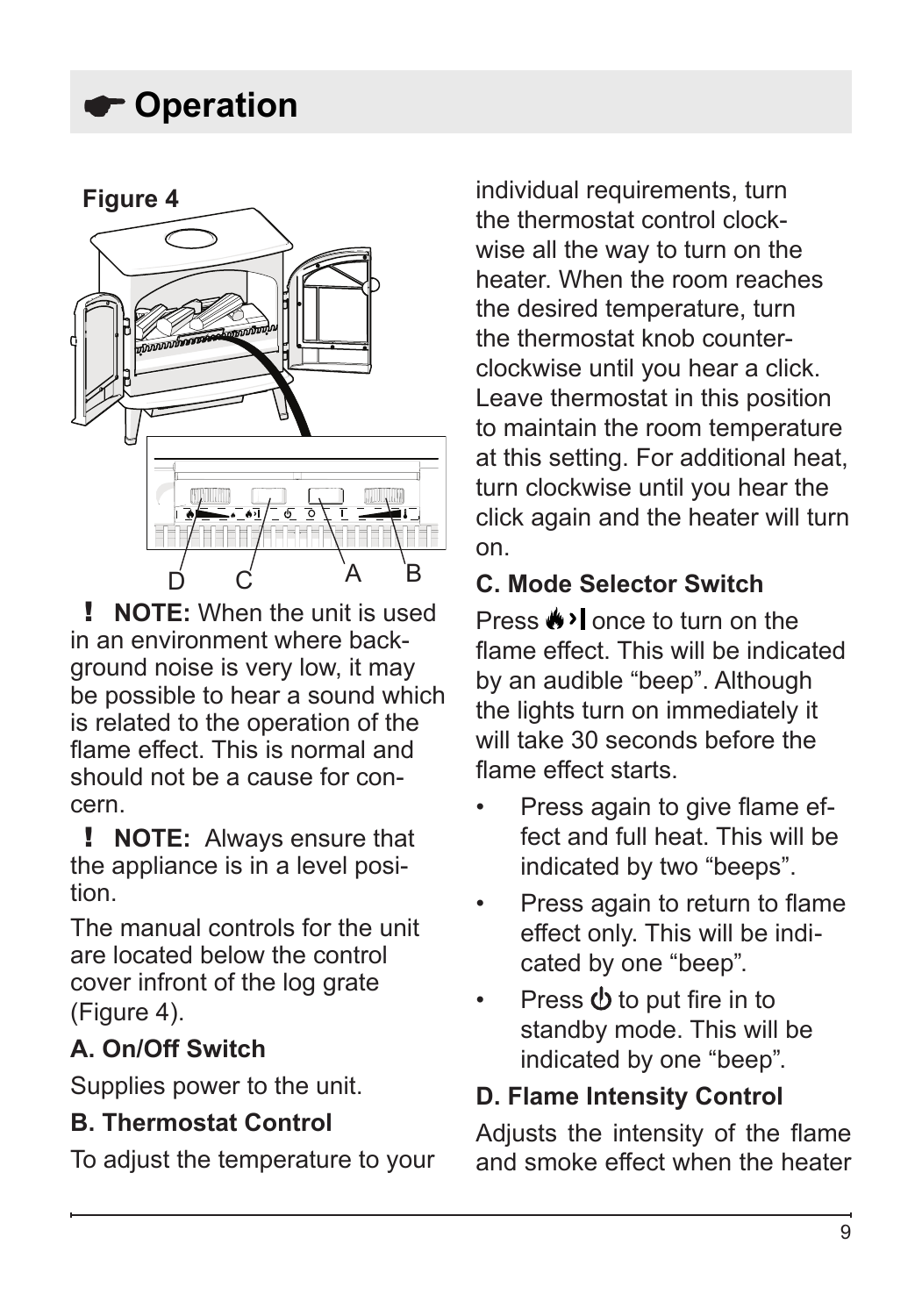## **Operation**

has been activated.

Turning the control knob clockwise decreases the intensity of the flame and smoke effect. Turning the control counterclockwise will increase the flame and smoke effect.

! **NOTE:** Give the flame generator some time to react to changes you may make on the flame control knob.

! **NOTE:** When the water tank is empty the unit will turn off after 30 seconds. See instructions under Maintenance Section for refilling tank. When this procedure is complete, the main lamps will illuminate but it will take 30 seconds before the flames return.

### **Resetting the Temperature Cutoff Switch**

Should the heater overheat, an automatic cut out will turn the fireplace off and it will not come back on without being reset. It can be reset by switching the On/ Off Switch to Off and waiting 10 minutes before switching the unit back on.

**A CAUTION:** If you need to continuously reset the heater, unplug the unit and call Dimplex North

America Limited at 1-888-346- 7539 for technical support. Please have your model and serial number ready when calling.

### **Remote Control**

The On/Off Switch must be in the 'ON' **( I )** position in order for the remote control to operate (Figure 3A). There are 3 buttons on the remote control. (Figure 5)

! **NOTE:** To operate correctly the remote control must be pointed towards the remote control sensor.

The remote control functions are as follows:



**AL** Press once to turn on Flame effect only. This will be indicated by one beep.

**RR** Press once to turn on Full heat and Flame effect. This will be indicated by two beeps.

Standby - This will be indicated by one beep.

! **NOTE:** Once the mist has been activated, the unit will have to be turned Off, using either the momentary button, on the unit, or the Off button on the remote control, then back on to return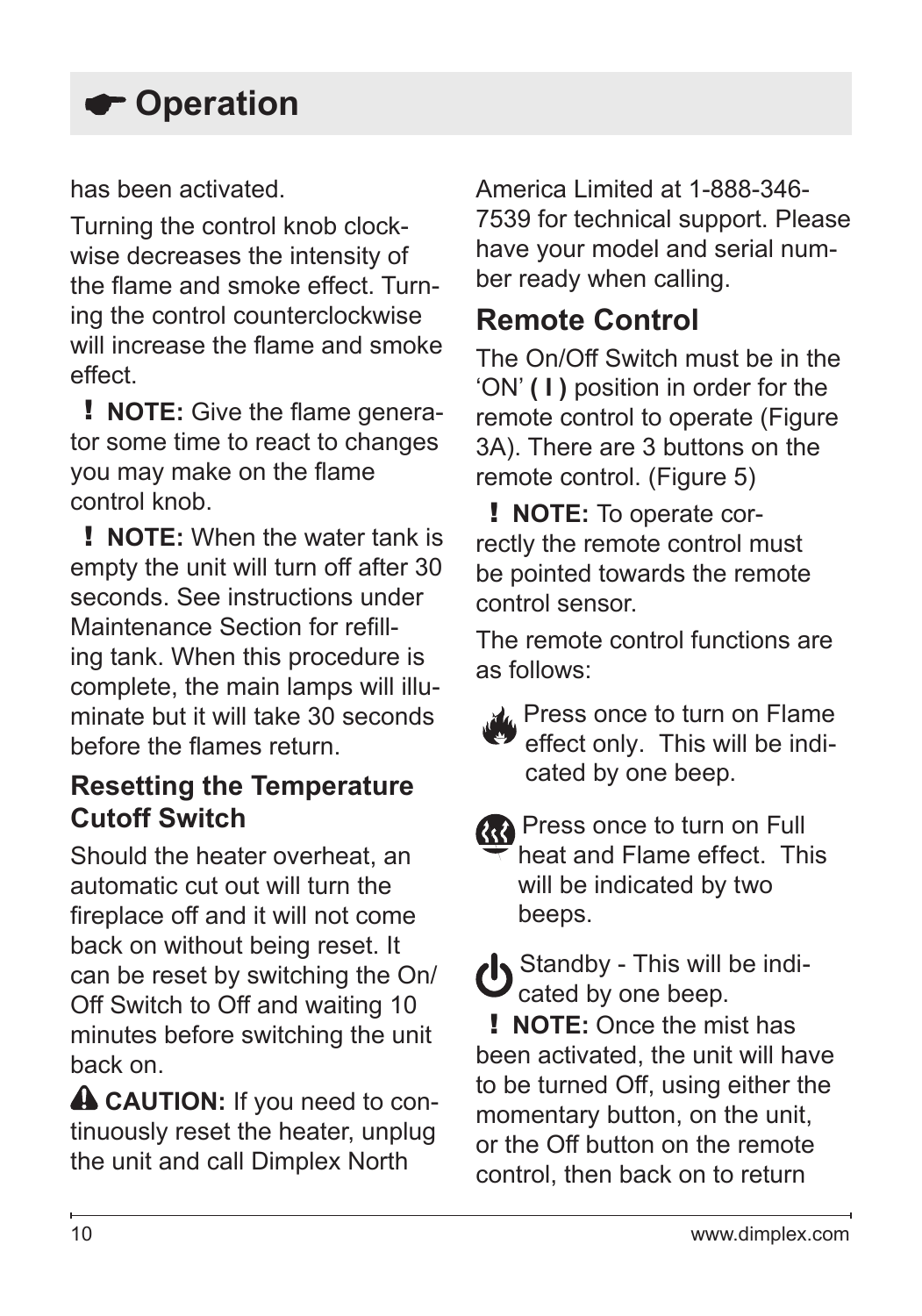## **Operation**

to Level 1 - Logs and Light only operation.

### **Battery Replacement**

To replace the battery:

- 1. Slide battery cover open on the remote control (Figure 5).
- 2. Install two 1.5 Volt (AAA) battery in the battery holder.
- 3. Close the battery cover.



 $\blacktriangleright$  Battery must be recycled or disposed of properly. Check with your Local

Authority or Retailer for recycling advice in your area.

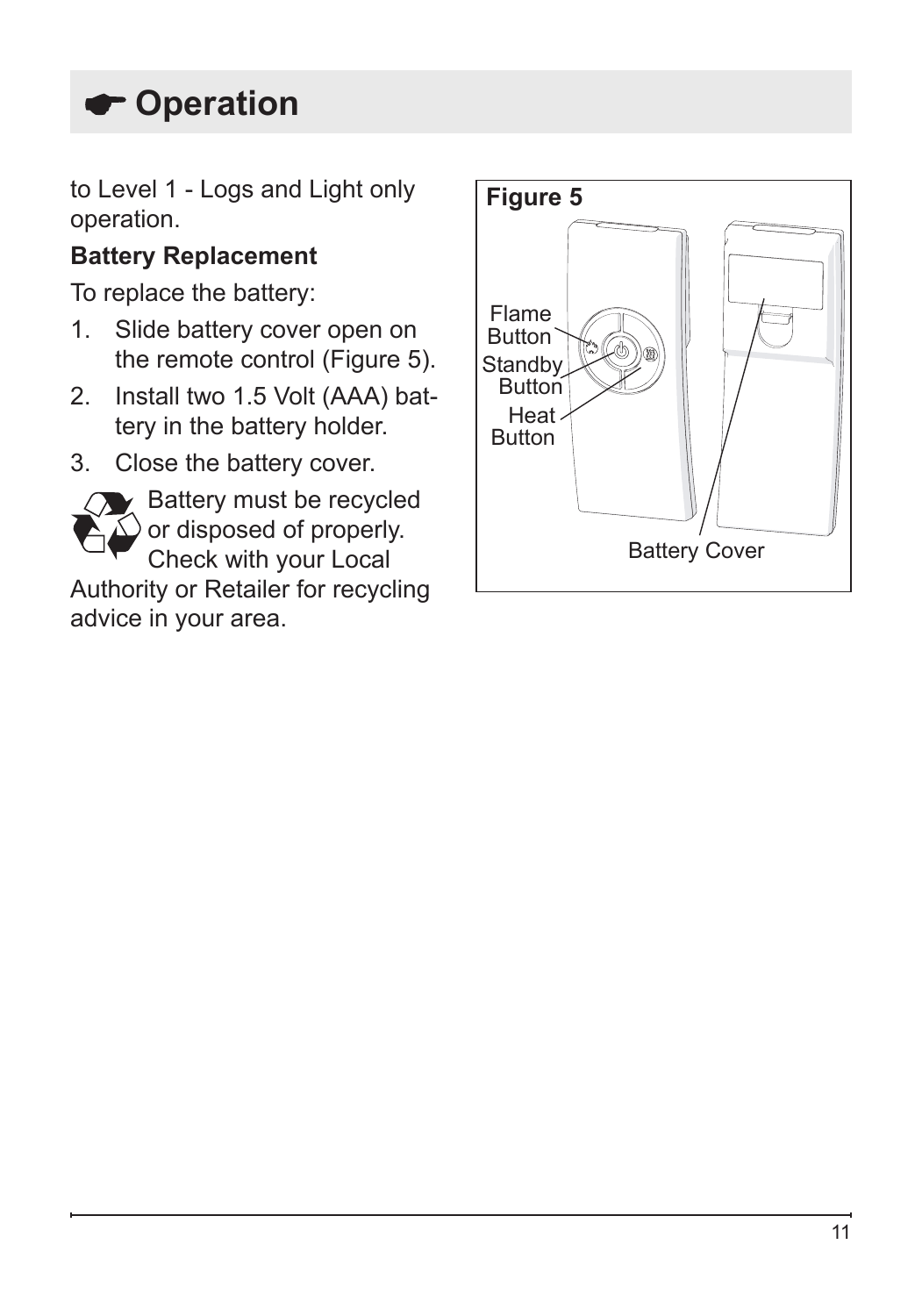# <span id="page-11-0"></span>**Maintenance**

**WARNING:** Disconnect power before attempting any maintenance or cleaning to reduce the risk of fire, electric shock or damage to persons.

### **Filling the water tank**

When the water tank is empty, the flame effect shuts off and you will hear 2 audible beeps, follow these steps.

**A CAUTION:** Allow at least five minutes for components to cool before disassembling the unit to refill.

- 1. Turn the On/Off switch to the off position **(0)** (Figure 8)
- 2. Gently remove the logset and place it carefully on the ground.
- 3. Remove the refill container by lifting upwards and outwards.
- 4. Refill the container with tap water.

! **NOTE:** Normal tap water can be used in the Optimyst<sup>®</sup> as long as the tap water is not considered to be hard water. In the event your tap water is hard, you may use softened water or distilled water with 1/8 tsp of salt (0.5 mL) added to the water reservoir. (The addition of additional salt should only be when you notice

that the unit is not producing mist as expected.)

- 5. Screw the cap back on, *do not overtighten*.
- 6. Return the refill container to the sump, with the tank cap facing down and the flat side of the tank facing outward.
- 7. Gently place the logset back into position.
- 8. Turn the On/Off switch to the off position **(I).** (Figure 8)

If you do not intend on using the unit for longer than 2 weeks, empty and drain the unit of water, and dry all of the water containing components.

### **Replacing the Light bulbs**

If a large amount of the smoke appears grey or colourless it may be that one or more of the light bulbs have burnt out.

**A CAUTION:** Allow at least twenty minutes for light bulbs to cool before touching bulbs to avoid accidental burning of skin.

- 1. Leaving the flame effect on, remove the logset and water tank and lift out the top cover (Figure 6).
- 2. View the lamps from a distance in front of the fire and observe which lamp needs to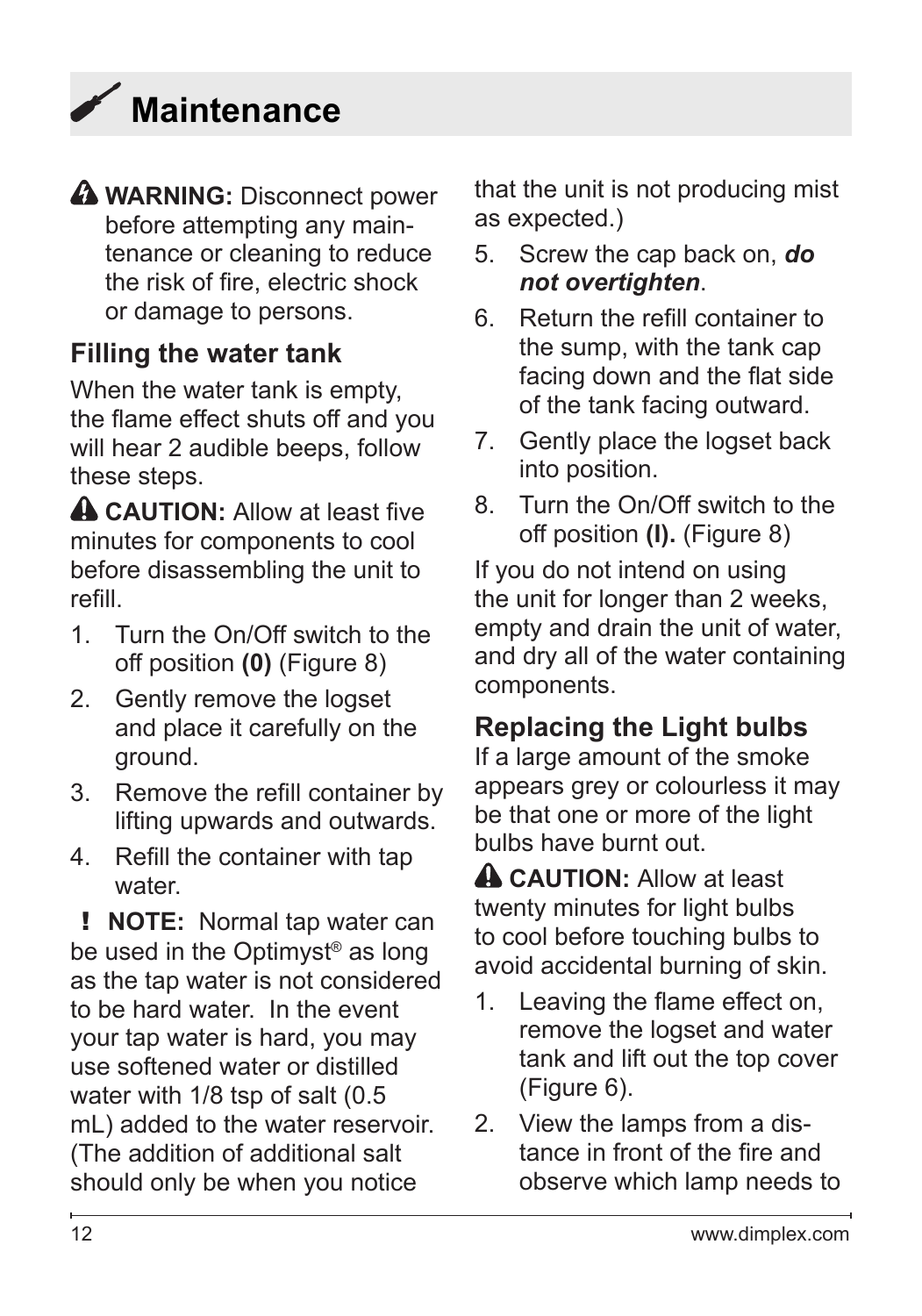

be changed. **Figure 10**

- 3. Turn the unit off, and unplug the unit.
- 4. Leave the appliance for 20 minutes to allow the lamps to cool down before removing them.
- 5. Remove the defective bulb, by gently lifting vertically and disengaging the pins from the lamp holder.

! **NOTE:** Replacement light bulbs can be obtained by contacting Dimplex Customer Service at 1-888-346-7539.

- 6. Carefully insert the two pins of the new bulb into the two holes in the lamp holder. Push lamp firmly in place.
- 7. Replace the top cover, refill container and logset.

### **Cleaning**

It is recommended that all of the components that contain water are cleaned with soap and water on a *biweekly* basis. A small brush has been included to assist in cleaning difficult items/areas, i.e. the transducer.

**A CAUTION:** Do not put plastic components in the dishwasher.



## **Filter Cleaning**

The air filter can be removed and gently rinsed with water to clean and dried on a towel before reinstalling.

! **NOTE:** Replace the filter so that the course black filter is facing the front of the unit.

### **Surface Cleaning**

Use a warm damp cloth only to clean surfaces of the unit. Do not use abrasive cleaners.

! **NOTE:** If you need to move the unit ensure that all of the components that contain water have been emptied before relocating.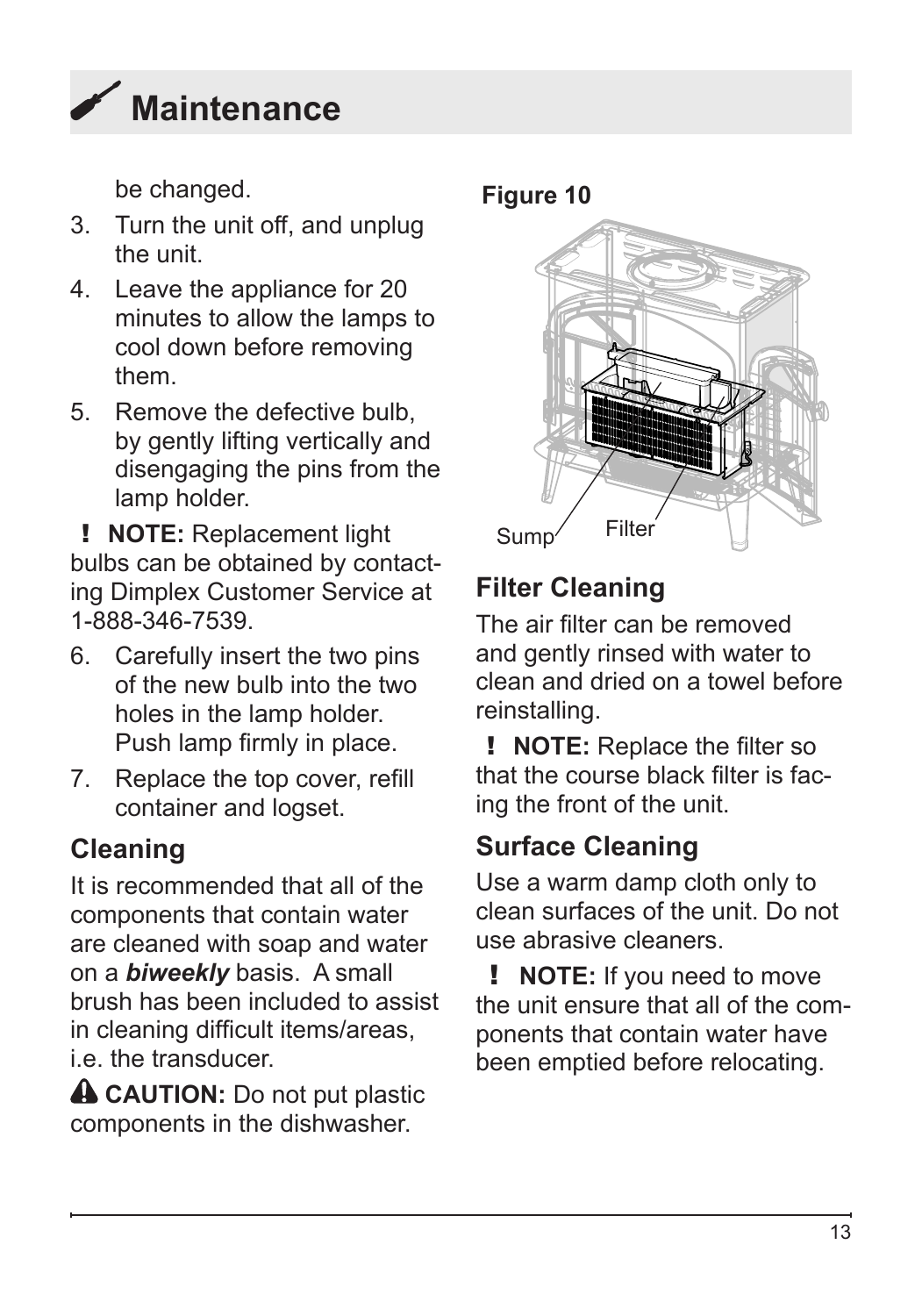<span id="page-13-0"></span>

#### **ONE YEAR LIMITED WARRANTY**

#### *Products to which this limited warranty applies*

This limited warranty applies to your newly purchased Dimplex stove and to newly purchased Dimplex fireplace surrounds (mantels) and trims. This limited warranty applies only to purchases made in any province of Canada except for Yukon Territory, Nunavut, or Northwest Territories or in any of the 50 States of the USA (and the District of Columbia) except for Hawaii and Alaska. This limited warranty applies to the original purchaser of the product only and is not transferable.

#### *Products excluded from this limited warranty*

Products purchased in Yukon Territory, Nunavut, Northwest Territories, Hawaii, or Alaska are not covered by this limited warranty. Products purchased in these States, provinces, or territories are sold AS IS without warranty or condition of any kind (including, without limitation, any implied warranties or conditions of merchantability or fitness for a particular purpose) and the entire risk of as to the quality and performance of the products is with the purchaser, and in the event of a defect the purchaser assumes the entire cost of all necessary servicing or repair.

#### *What this limited warranty covers and for how long*

Products covered by this limited warranty have been tested and inspected prior to shipment and, subject to the provisions of this warranty, Dimplex warrants such products to be free from defects in material and workmanship for a period of 12 months from the date of the first purchase of such product.

The limited 12 month warranty period also applies to any implied warranties that may exist under applicable law. Some jurisdictions do not allow limitations on how long an implied warranty lasts, so the above limitation may not apply to the purchaser.

#### *What this limited warranty does not cover*

This limited warranty does not apply to products that have been repaired (except by Dimplex or its authorized service representatives) or otherwise altered. This limited warranty does further not apply to defects resulting from misuse, abuse, accident, neglect, incorrect installation, improper maintenance or handling, or operation with an incorrect power source.

#### *What you must do to get service under this limited warranty*

Defects must be brought to the attention of Dimplex Technical Service by contacting Dimplex at 1-888-DIMPLEX (1-888-346- 7539), or 1367 Industrial Road, Cambridge Ontario, Canada N1R 7G8. Please have proof of purchase, catalogue/model and serial numbers available when calling. Limited warranty service requires a proof of purchase of the product.

#### *What Dimplex will do in the event of a defect*

In the event a product or part covered by this limited warranty is proven to be defective in material or workmanship during the 12 month limited warranty period you have the following rights:

• Dimplex will in its sole discretion either repair or replace such defective product or part without charge. If Dimplex is unable to repair or replace such product or part, or if repair or replacement is not commercially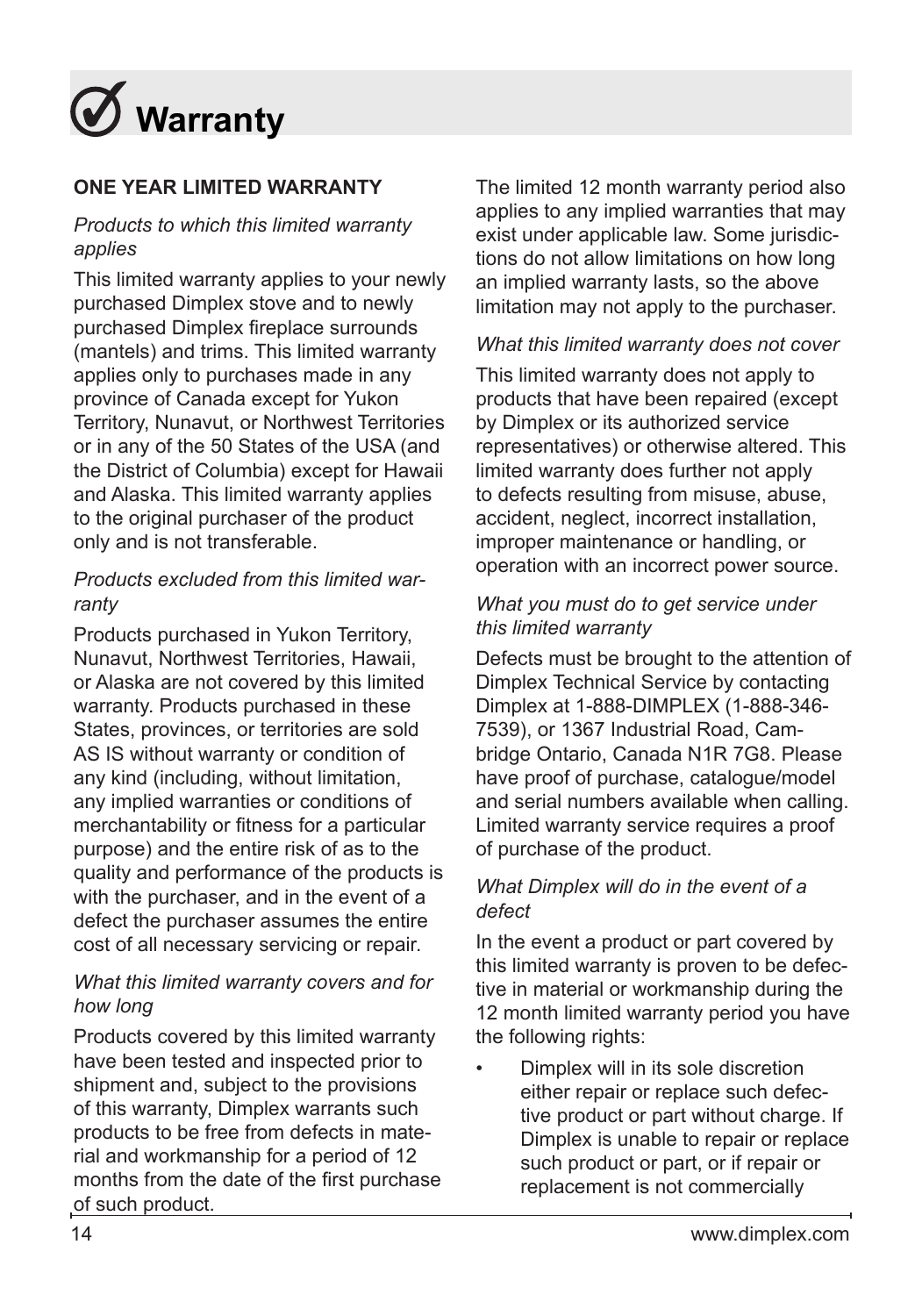# **Warranty**

practicable or cannot be timely made, Dimplex may, in lieu of repair or replacement, choose to refund the purchase price for such product or part.

- Limited warranty service will be performed solely by dealers or service agents of Dimplex authorized to provide limited warranty services.
- The purchaser is responsible for removal and transportation of such product or part (and any repaired or replacement product or part) to and from the authorized dealer's or service agent's place of business.
- This limited warranty does not entitle the purchaser to on-site or in-home services. On-site or in-home services may be performed at the purchaser's specific request and expense at Dimplex's then-current rates for such services.
- Dimplex will not be responsible for, and the limited warranty services shall not include, any expense incurred for installation or removal of the product or part (or any replacement product or part) or any labour or transportation costs. Such costs shall be the purchaser's responsibility.

#### *What Dimplex and its dealers and service agents are also not responsible for:*

IN NO EVENT WILL DIMPLEX, OR ITS DIRECTORS, OFFICERS, OR AGENTS BE LIABLE TO THE PURCHASER OR ANY THIRD PARTY, WHETHER IN CON-TRACT, IN TORT, OR ON ANY OTHER BASIS, FOR ANY INDIRECT, SPECIAL, PUNITIVE, EXEMPLARY, CONSEQUEN-TIAL, OR INCIDENTAL LOSS, COST, OR DAMAGE ARISING OUT OF OR

IN CONNECTION WITH THE SALE, MAINTENANCE, USE, OR INABILITY TO USE THE PRODUCT, EVEN IF DIMPLEX OR ITS DIRECTORS, OFFICERS, OR AGENTS HAVE BEEN ADVISED OF THE POSSIBILITY OF SUCH LOSSES COSTS OR DAMAGES, OR IF SUCH LOSSES, COSTS, OR DAMAGES ARE FORESEEABLE. IN NO EVENT WILL DIMPLEX, OR ITS OFFICERS, DIREC-TORS, OR AGENTS BE LIABLE FOR ANY DIRECT LOSSES, COSTS, OR DAMAGES THAT EXCEED THE PUR-CHASE PRICE OF THE PRODUCT. SOME JURISDICTIONS DO NOT ALLOW THE EXCLUSION OR LIMITATION OF INCIDENTAL OR CONSEQUENTIAL DAMAGES, SO THE ABOVE LIMITATION OR EXCLUSION MAY NOT APPLY TO THE PURCHASER.

#### *How State and Provincial law apply*

This limited warranty gives you specific legal rights, and you may also have other rights which vary from jurisdiction to jurisdiction. The provisions of the United Nations Convention on Contracts for the Sale of Goods shall not apply to this limited warranty or the sale of products covered by this limited warranty.